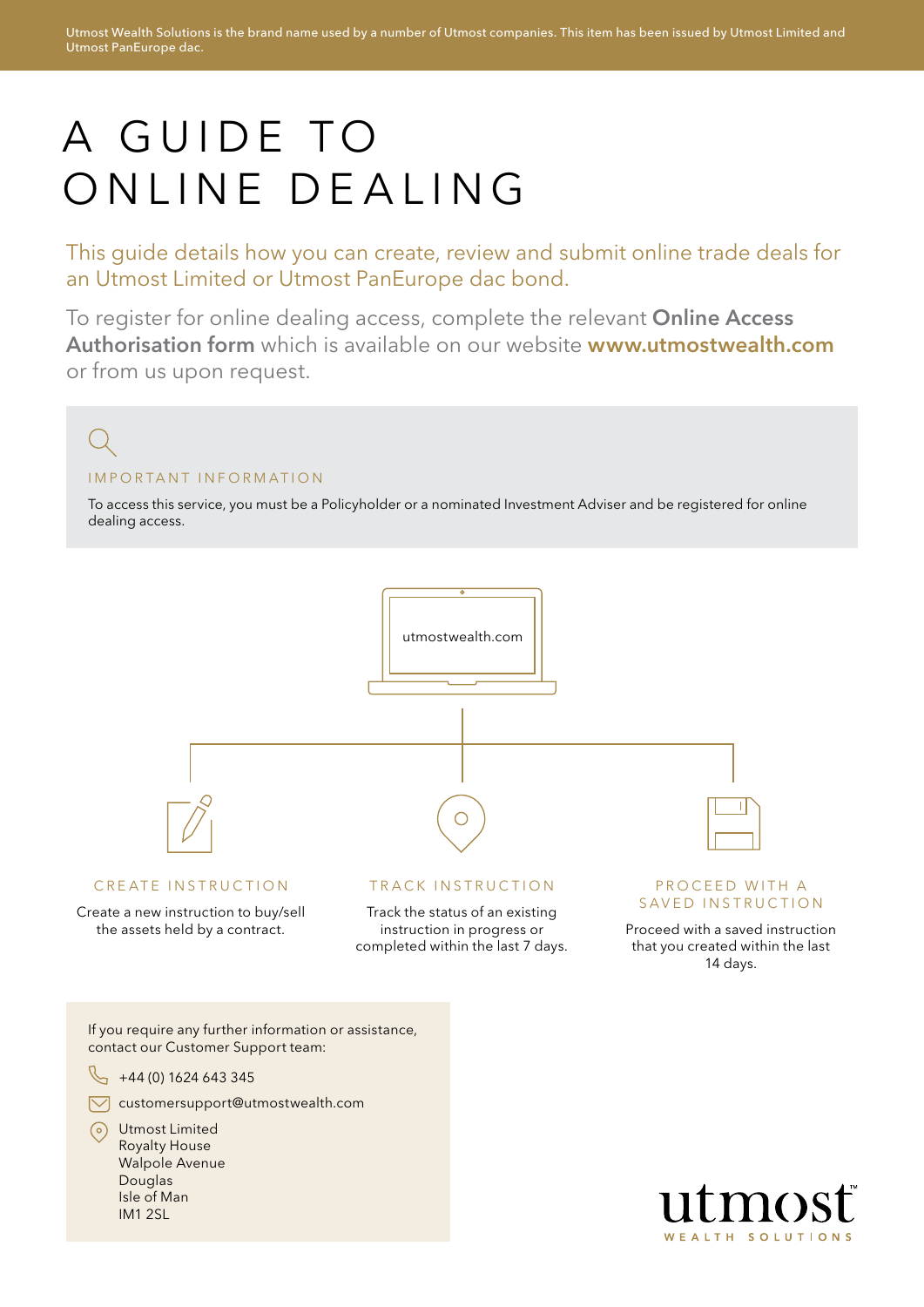## CREATING AN ONLINE DEALING INSTRUCTION

#### This is a step-by-step guide to assist with placing an online dealing instruction using our Utmost website.

Log into the Utmost website (www.utmostwealth.com) using your unique user credentials. If you have not already registered for online dealing access, you will need to complete the relevant Online Access Authorisation form, and return via email to the email address stated on page 1 of this document. You will receive email confirmation once access has been granted.

Within the purple tool bar on the homepage, click the 'Investments' tab and continue to 'Online Trading and Tracking'.

To create a new instruction, simply click 'Create Instruction'. The below screen will now appear:

|                               | <b>ONLINE TRADING - CREATE INSTRUCTION</b> |              |          |  |
|-------------------------------|--------------------------------------------|--------------|----------|--|
|                               |                                            | $\leftarrow$ | <b>P</b> |  |
|                               |                                            |              |          |  |
|                               |                                            |              |          |  |
| <b>SEARCH FOR A CONTRACT</b>  |                                            |              |          |  |
| Contract                      | Correspondence name                        |              |          |  |
| Contract number of the policy | Enter correspondence name                  |              |          |  |
| Product                       | <b>Adviser</b>                             |              |          |  |

1

2

3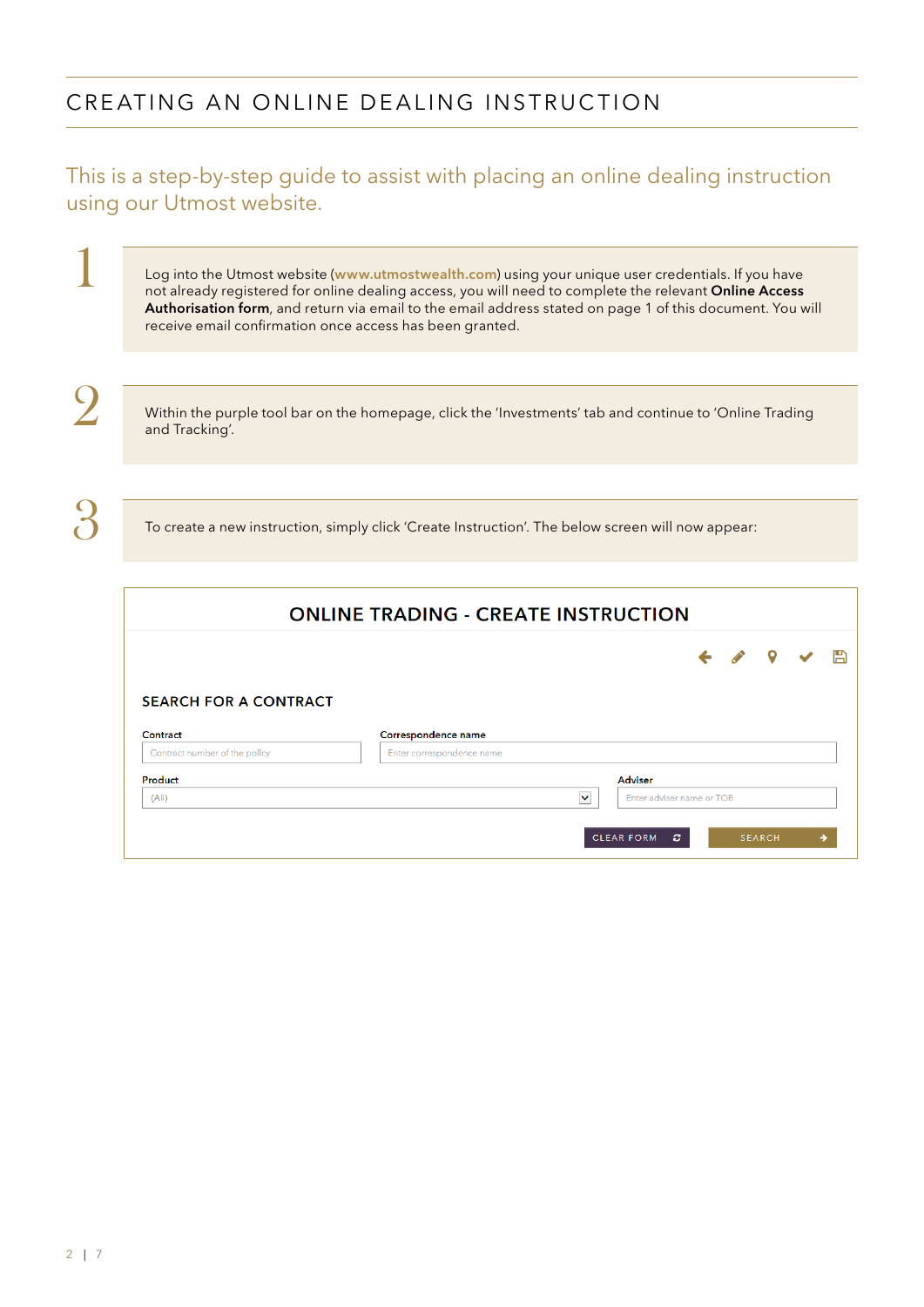4

Insert the policy number into the 'Contract' box and click 'Search'. The policy details will now appear, as shown below.

|                                                                                                                                                                                                                                                                   | <b>INSTRUCTION REF: 67009</b>                       |                              |         |          |                                |                        |          |  |
|-------------------------------------------------------------------------------------------------------------------------------------------------------------------------------------------------------------------------------------------------------------------|-----------------------------------------------------|------------------------------|---------|----------|--------------------------------|------------------------|----------|--|
|                                                                                                                                                                                                                                                                   |                                                     |                              |         |          |                                |                        |          |  |
| <b>CONTRACT DETAILS</b>                                                                                                                                                                                                                                           |                                                     | <b>Cash account currency</b> |         |          | <b>Contract currency (GBP)</b> |                        |          |  |
| Contract:                                                                                                                                                                                                                                                         | Currency                                            | Unsettled                    | Settled | Net cash | Unsettled                      | Settled                | Net cash |  |
| Correspondence name:                                                                                                                                                                                                                                              |                                                     | cash                         | cash    | position | cash.                          | cash                   | position |  |
| <b>Financial adviser:</b>                                                                                                                                                                                                                                         | <b>GBP</b>                                          |                              |         |          |                                |                        |          |  |
| <b>Investment adviser:</b>                                                                                                                                                                                                                                        |                                                     |                              |         | Total    |                                |                        |          |  |
| We save your instructions automatically. Any incomplete instructions can be found in 'Instructions in progress'<br>TAILORED SELECTION FUND RANGES: Please note that whilst some of our literature states that the funds in our Tailored Selection fund ranges are | picked by Architas, this arrangement has now ended. |                              |         |          |                                |                        |          |  |
| SELL & REINVEST ASSETS                                                                                                                                                                                                                                            |                                                     | <b>SELL ASSETS ONLY</b>      |         |          |                                | <b>BUY ASSETS ONLY</b> |          |  |

5

Within this screen, you can choose to either, Sell and Reinvest, Sell Only or Buy Only. In addition, you can view the current holdings and you are able to select the required fund to be sold (if you are Selling and Reinvesting or Selling Only).

| <b>Asset price status key</b><br>The latest available price of the asset is higher than the previous price. |                                                                  |                       |                                                                                                    |                   |                                                                    |                                          |
|-------------------------------------------------------------------------------------------------------------|------------------------------------------------------------------|-----------------------|----------------------------------------------------------------------------------------------------|-------------------|--------------------------------------------------------------------|------------------------------------------|
|                                                                                                             |                                                                  |                       |                                                                                                    |                   |                                                                    |                                          |
|                                                                                                             |                                                                  |                       |                                                                                                    |                   |                                                                    |                                          |
|                                                                                                             | The price of the asset has not changed since the previous price. |                       |                                                                                                    |                   |                                                                    |                                          |
|                                                                                                             |                                                                  |                       |                                                                                                    |                   |                                                                    |                                          |
|                                                                                                             |                                                                  |                       |                                                                                                    |                   |                                                                    |                                          |
| <b>SELL (ASSET)</b>                                                                                         |                                                                  |                       |                                                                                                    |                   |                                                                    |                                          |
|                                                                                                             |                                                                  |                       |                                                                                                    |                   |                                                                    |                                          |
| records per page<br>$\checkmark$                                                                            |                                                                  |                       |                                                                                                    |                   |                                                                    |                                          |
| Available holding to sell                                                                                   | <b>Asset price</b>                                               | Asset price date      |                                                                                                    |                   | <b>Sell holdings</b>                                               | <b>More</b> info                         |
|                                                                                                             |                                                                  |                       | Asset currency                                                                                     | Contract currency |                                                                    |                                          |
|                                                                                                             |                                                                  |                       |                                                                                                    |                   |                                                                    |                                          |
| 545,101.9038 Units                                                                                          |                                                                  | 31/03/2020            | GBP 600,561.66                                                                                     | GBP 600,561.66    | SELL <b>B</b> D                                                    | $\mathbf{i}$                             |
|                                                                                                             |                                                                  | GBP 1.10 <sup>O</sup> | The latest available price of the asset is lower than the previous price.<br><b>SELL (DEPOSIT)</b> |                   | <b>BUY (ASSET)</b><br><b>CURRENT HOLDINGS</b><br><b>Unit value</b> | <b>BUY (DEPOSIT)</b><br>Filter holdings: |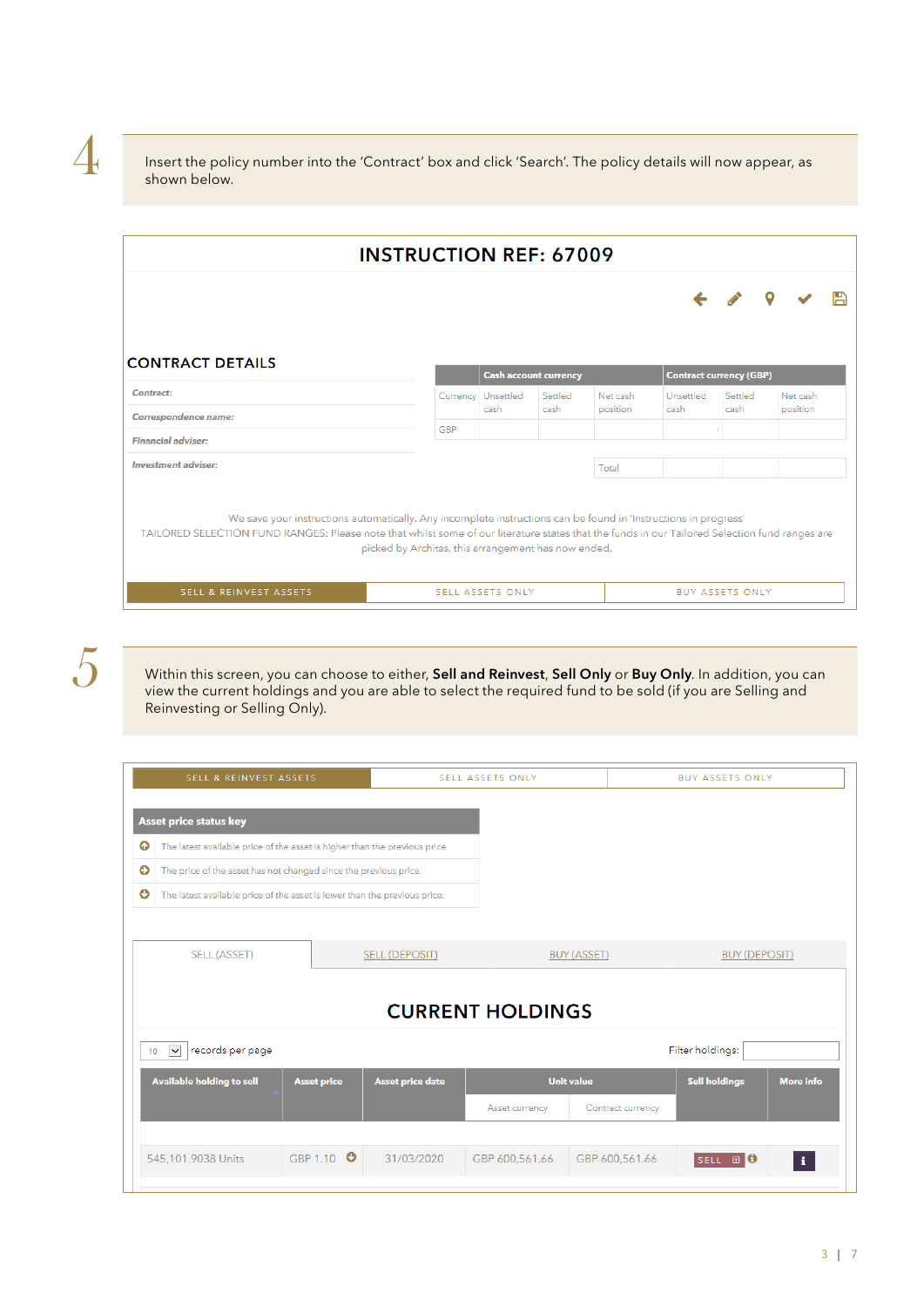6

Once a fund has been selected for a sale, the selected fund will appear in the table at the bottom as shown below:

|                                                                   | AXA FRAMLINGTON UK EQUITY INCOME Z ACC (GB00B7KBNV36) |                    |            |                          |               |             |                             |                       |
|-------------------------------------------------------------------|-------------------------------------------------------|--------------------|------------|--------------------------|---------------|-------------|-----------------------------|-----------------------|
| 12,593.46 Units                                                   | GBP 1.71                                              |                    | 17/07/2020 | GBP 21,497.04            | GBP 21,497.04 |             | SELL <b>B</b>               | $\mathbf{A}$          |
|                                                                   | NINETY ONE CAUTIOUS MANAGED A ACC (GB0031074817)      |                    |            |                          |               |             |                             |                       |
| 1,283.80 Units                                                    | GBP 3.75 <sup>O</sup>                                 |                    | 17/07/2020 | GBP 4,819.39             | GBP 4,819.39  |             | SELL <b>E O</b>             | $\mathbf{H}$          |
|                                                                   |                                                       |                    |            |                          |               |             | Previous                    | Next<br>$\rightarrow$ |
|                                                                   |                                                       |                    |            | <b>SELECTED HOLDINGS</b> |               |             |                             |                       |
|                                                                   | <b>Available holding</b><br>(Asset currency)          | <b>Unit amount</b> |            | <b>Cash amount</b>       | Percentage    | <b>Fees</b> | <b>Estimated trade date</b> |                       |
| Showing 1 to 4 of 4 entries<br>$\sim$<br><b>Available holding</b> | UTMOST DEFERRED DISTRIBUTION (9998558)                |                    |            |                          |               |             |                             |                       |

 $\overline{\phantom{a}}$ 

You must indicate how much is to be sold from the selected fund(s). This can be a unit amount, cash amount or a percentage of the overall holding.

Once all sales have been input, select the 'Buy (Asset)' tab which will allow you to search for the fund you wish to purchase.

| SELL (ASSET)                  |                         | <b>SELL (DEPOSIT)</b> | BUY (ASSET)              | <b>BUY (DEPOSIT)</b> |
|-------------------------------|-------------------------|-----------------------|--------------------------|----------------------|
| <b>SEARCH ASSETS</b>          | <b>CURRENT HOLDINGS</b> |                       |                          |                      |
|                               |                         |                       | <b>SEARCH SECURITIES</b> |                      |
| Security name / ISIN / SEDOL  |                         |                       |                          |                      |
| SEARCH Q                      | RESET C                 |                       |                          |                      |
| 10<br>$\overline{\mathbf{v}}$ | records per page        |                       |                          | Filter results:      |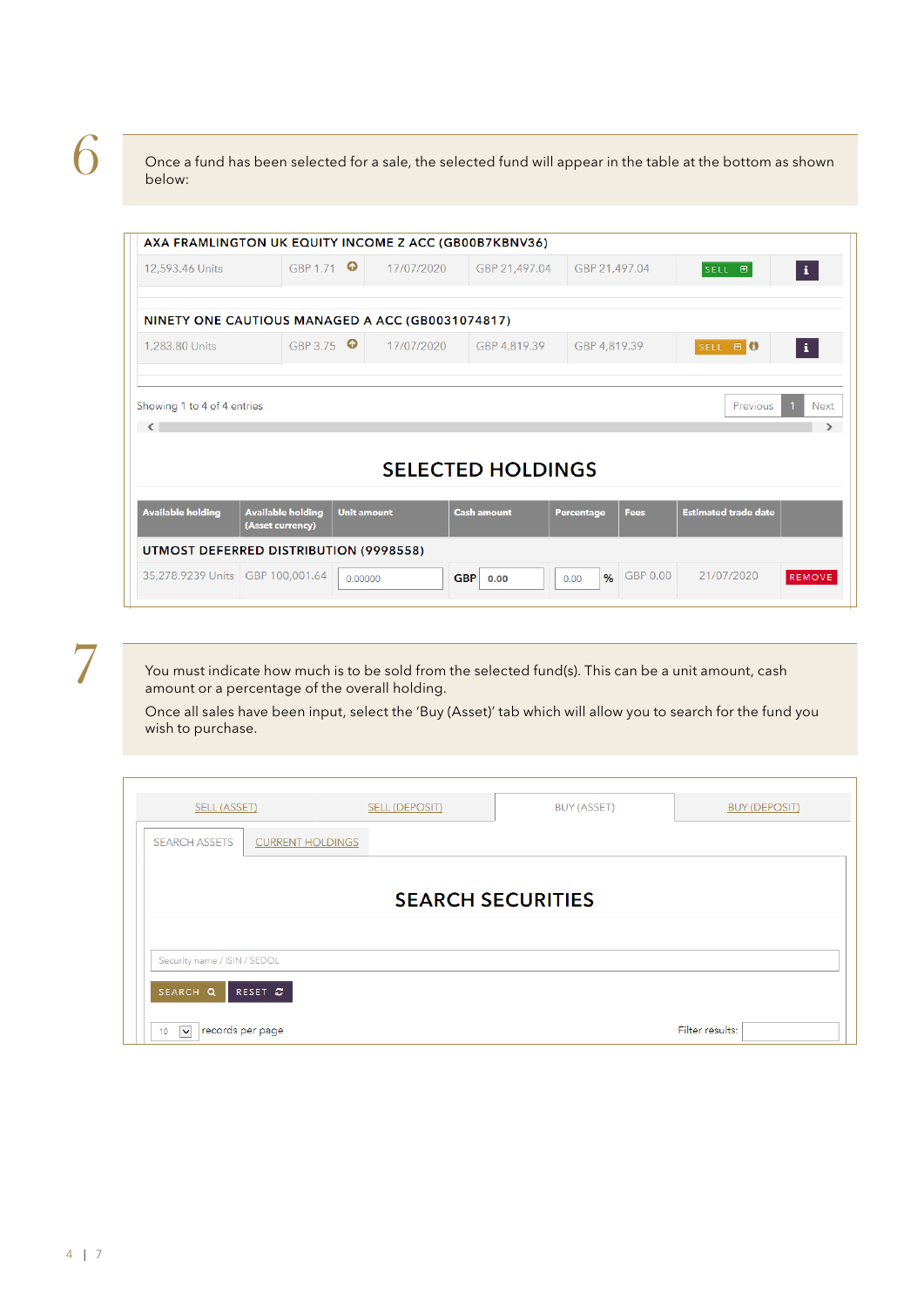The funds you have selected to purchase will appear within the 'Selected Securities', as shown below. Once the funds have been selected, you must input the purchase details – this can be in the form of a number of units, cash amount or percentage of the sale proceeds. Finally, click 'Submit' to submit your instruction.

You can also click 'Save Instruction' and come back to this at a later date, should you need to.

| <b>SELECTED SECURITIES</b><br>% of total balance (available proceeds)<br>% of sale proceeds<br><b>Cash amount</b><br><b>Unit amount</b>                                                                                                                                                                                                                                                                                                                                                                                                                                           | Utmost fees Estimated trade date | Settlement currency       |
|-----------------------------------------------------------------------------------------------------------------------------------------------------------------------------------------------------------------------------------------------------------------------------------------------------------------------------------------------------------------------------------------------------------------------------------------------------------------------------------------------------------------------------------------------------------------------------------|----------------------------------|---------------------------|
|                                                                                                                                                                                                                                                                                                                                                                                                                                                                                                                                                                                   | <b>Total sale proceeds:</b>      | GBP 0.00                  |
|                                                                                                                                                                                                                                                                                                                                                                                                                                                                                                                                                                                   | <b>Total purchase amount:</b>    | GBP 0.00                  |
|                                                                                                                                                                                                                                                                                                                                                                                                                                                                                                                                                                                   | <b>Closing cash balance:</b>     | GBP 8.975.41              |
| The units and cash values indicated above are based on the latest available prices and currency foreign exchange rates. The final values achieved are<br>subject to change and will be shown in Instruction Tracking when available. They will also be quoted on your Trade Confirmation letter. The trade<br>date shown is estimated and is not guaranteed.<br>Additional charges and fees may be taken by external parties and will not be shown above. If you are unsure of the charges or fees that may apply to<br>your buy deals, please contact the Customer Support team. |                                  |                           |
|                                                                                                                                                                                                                                                                                                                                                                                                                                                                                                                                                                                   | <b>SAVE INSTRUCTION</b><br>n     | <b>SUBMIT INSTRUCTION</b> |

After you have clicked 'Submit Instruction', the 'Instruction Summary' page will appear. This will provide you with summary of your sell and purchase details. If you are happy with the details that have been input and wish to proceed with the instruction, input your password into the required field and click 'Approve Instruction'.

10

9

The online instruction will be received by our Dealing and Settlements team and they will begin to process your request. Should we require any further information, we will contact you.

The website allows you to deal existing portfolio holdings and any permissible assets available to your portfolio, which you can find using the Fund Search facility. In the event that you are unable to carry out the required activity via the online dealing functionality, contact our office:

| <b>ACTIVITY</b>                                                                                                                                                    | <b>EMAIL CONTACT</b>                                      |
|--------------------------------------------------------------------------------------------------------------------------------------------------------------------|-----------------------------------------------------------|
| Instructing currency exchanges                                                                                                                                     | dealing@utmostwealth.com                                  |
| Requesting new assets to be set up on our website for you to deal in the portfolio,<br>or otherwise checking assets that are not available through the Fund Search | asset.review@utmostwealth.com<br>dealing@utmostwealth.com |
| Instructing transactions, cash movements or other related activities via External<br>Custodian Accounts with your nominated External Manager                       | discretionary@utmostwealth.com                            |
| General investment related enquiries                                                                                                                               | dealing@utmostwealth.com                                  |
| General website functionality or policy related enquiries                                                                                                          | customersupport@utmostwealth.com                          |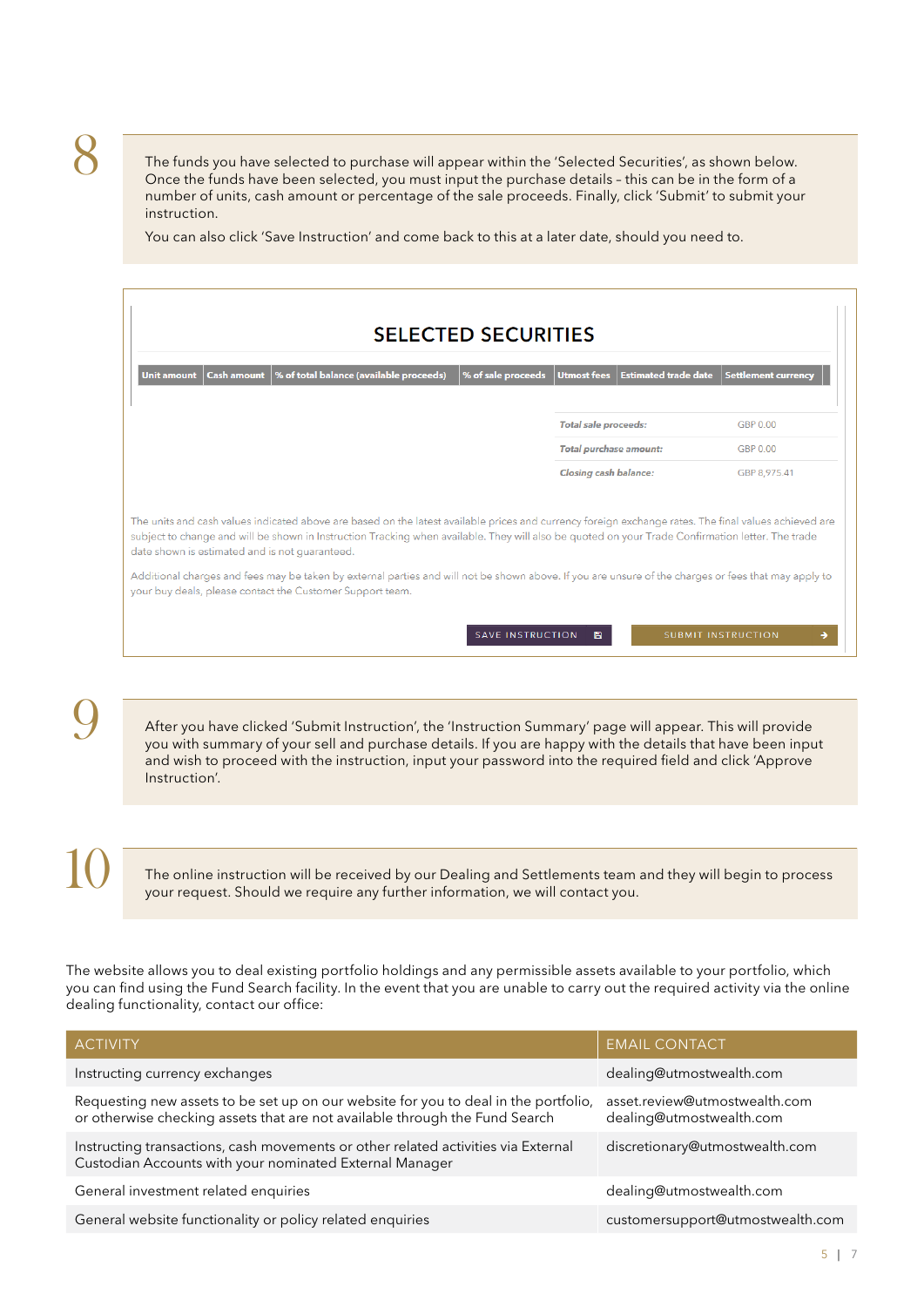### TRACKING AN EXISTING INSTRUCTION

This function allows you to track the status of an existing instruction that is currently in progress, or was completed within the last 7 days. To track the status of an existing instruction, simply click 'Track Instruction' from within the 'Online Trading and Tracking' centre.

2

1

To search for an existing instruction, enter the details requested in the screen shown below, and click 'Search'.

| <b>ONLINE TRADING - TRACK INSTRUCTIONS</b> |  |
|--------------------------------------------|--|
|                                            |  |

| Adviser name/TOB number                 | Contract/Portfolio number                         |   | Deal reference      |  |              |
|-----------------------------------------|---------------------------------------------------|---|---------------------|--|--------------|
| Enter adviser name                      |                                                   |   |                     |  |              |
|                                         |                                                   |   |                     |  |              |
|                                         |                                                   |   |                     |  |              |
|                                         |                                                   |   |                     |  |              |
|                                         |                                                   |   | <b>Trade status</b> |  |              |
| Trade requested date from<br>13/07/2020 | <b>Trade requested date to</b><br>篇<br>20/07/2020 | 鱛 | All                 |  | $\checkmark$ |

3

The details of the instruction will now appear under the 'Track Instruction Results' heading. Within the 'Trading Status Key' you can track the instruction and view the status and description at each stage of processing.